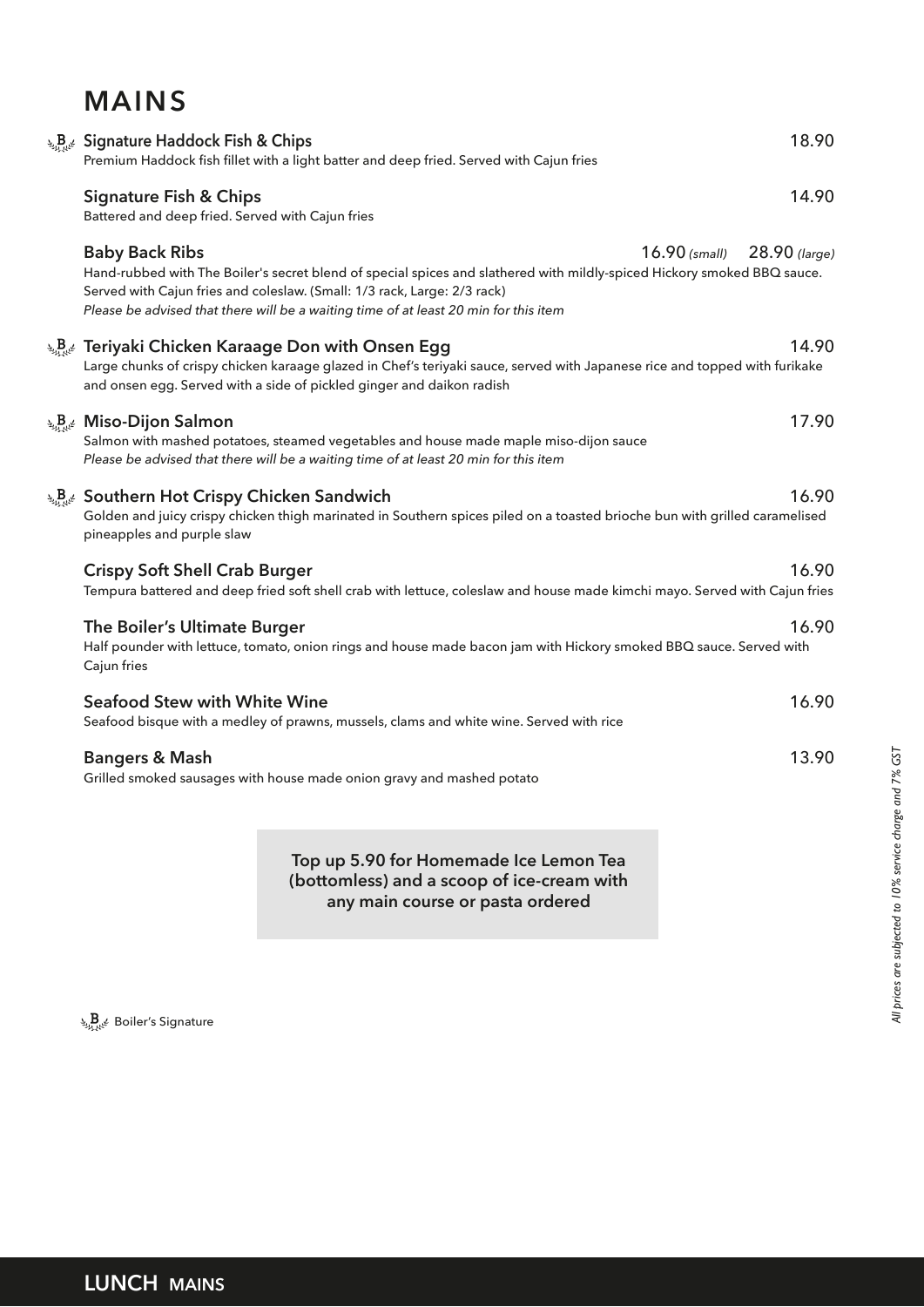## **PASTA**

| Lagated Cajun Jambalaya<br>Linguine and chicken sautéed with onions, tomato and peppers in spicy Cajun sauce                                                                                                                        | 13.90 |
|-------------------------------------------------------------------------------------------------------------------------------------------------------------------------------------------------------------------------------------|-------|
| $\mathcal{L}_{\mathcal{L}_{\mathcal{L}_{\mathcal{L}}}}$ Linguine Crispy Prawns with Tobiko<br>Crispy prawns, mushrooms and parmesan in a delicious light garlic cream sauce and topped with Tobiko.<br>Add crispy prawns (3pc) 5.00 | 15.90 |
| Spaghetti Aglio Olio with Prawns<br>Spaghetti with crushed garlic, red pepper flakes, bacon, mushroom and fresh prawns. Topped with a sprinkle of fresh parsley                                                                     | 15.90 |
| Carbonara<br>Classic carbonara with smoked bacon and rich creamy parmesan sauce                                                                                                                                                     | 14.90 |
| Salmon Mentaiko Spaghetti<br>Spaghetti in light cream sauce with salmon and mentaiko and topped with Tobiko and Nori flakes                                                                                                         | 16.90 |
| Spaghetti Aglio Olio<br>Spaghetti with crushed garlic, red pepper flakes, bacon, mushroom and a sprinkle of fresh parsley                                                                                                           | 11.90 |

## **SALAD**

#### **House Chopped Salad** 10.90

Chopped romaine with fresh corn, cherry tomatoes, crispy bacon, egg, cranberries and sunflower seed with wasabi citrus soy dressing. Add chicken 3.00 *\* Vegetarian option available \**

#### **Crispy Soft Shell Crab Salad** 15.90

Whole crispy soft shell crab with chopped romaine, lychees, cherry tomatoes, cranberries, crushed peanuts, crispy fried onions with sweet and tangy chilli dressing

> **Top up 5.90 for Homemade Ice Lemon Tea (bottomless) and a scoop of ice-cream with any main course or pasta ordered**

 $\Delta_{\mathcal{B}_2\cup\mathcal{B}^{\mathcal{B}}}$  Boiler's Signature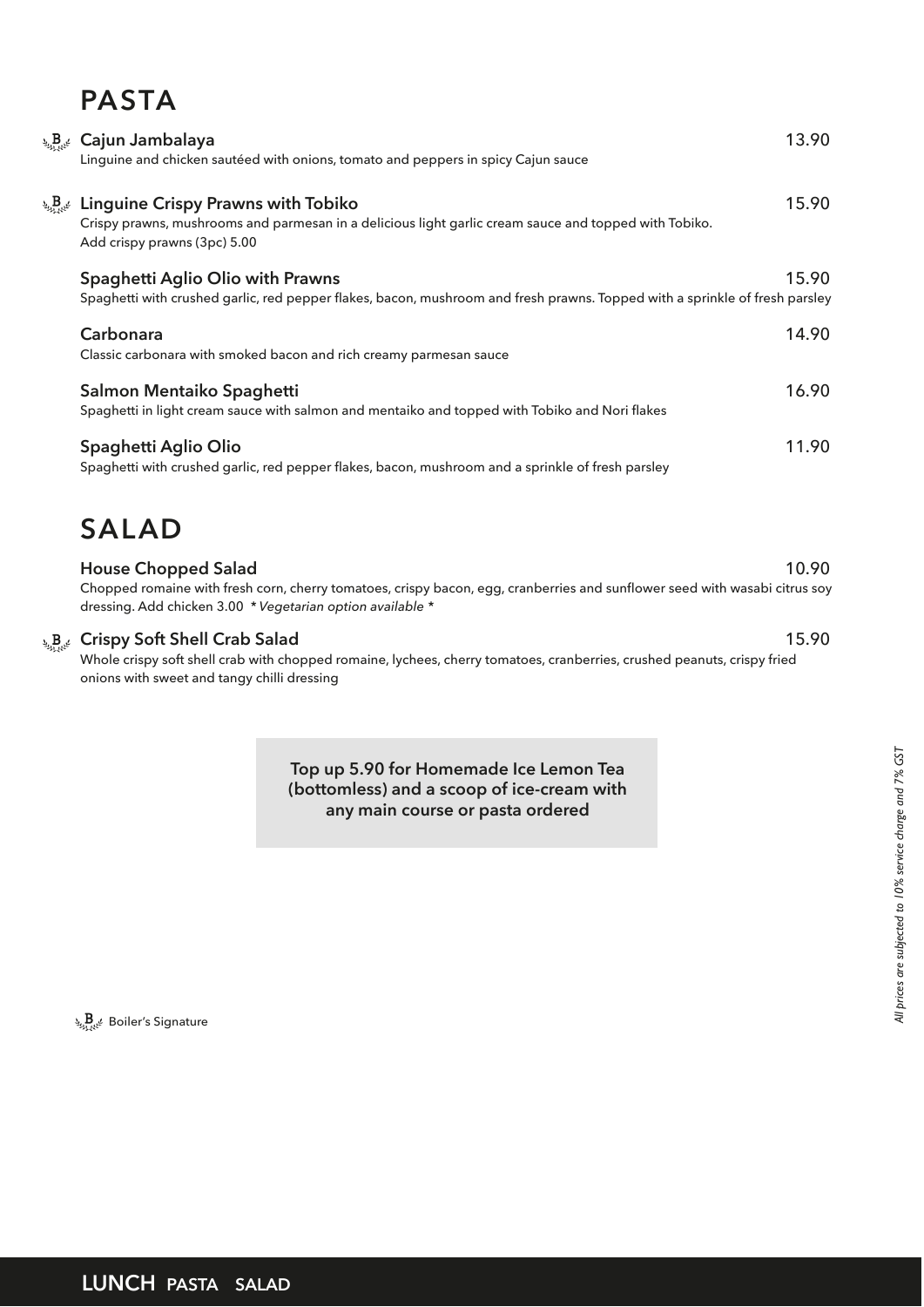## **SEAFOOD**

## **Seafood Bag Combo**

### **Bombdiggity Bag 179** *(sharing for 4)*

Dungeness/seasonal crab (900-950g), prawns, mussels, clams, smoked sausages, sweet pearl corns & buns

#### **Duo Plus 89** *(sharing for 2)*

Mud crab (600-650g), prawns, mussels, clams, smoked sausages, sweet pearl corns & buns

## **Duo Bag**

**56** *(sharing for 2)* 

Prawns, mussels, clams, smoked sausages, sweet pearl corns & buns

**Choose Your Sauce** *The Works (Mild, Medium, Ragin' Hot) Garlic Butter, Peppa' Butter, Sauce of the Month*

## **Chilli Crab**

Our version of chilli crab with a sweet and savoury tomato and chilli based sauce

 **Dungeness Crab** Seasonal Price **Sri Lanka Crab** 55/piece *(600-650g)*

# **ALA CARTE SEAFOOD**

**Prawns** 19 *(250g)* **Mussels** 11 *(250g)* **Clams** 13.50 *(250g)*

**Dungeness Crab** Seasonal Price **Sri Lanka Crab** 49/piece *(600-650g)* **Boston Lobster** 75/piece *(600-650g)*

## **ADD ONS**

| 3.90 |
|------|
| 1.90 |
| 2.00 |
| 1.50 |
| 4.90 |
|      |

**Choose Your Sauce** *The Works (Mild, Medium, Ragin' Hot)*

*Garlic Butter, Peppa' Butter, Sauce of the Month*

*Boiler's Signature*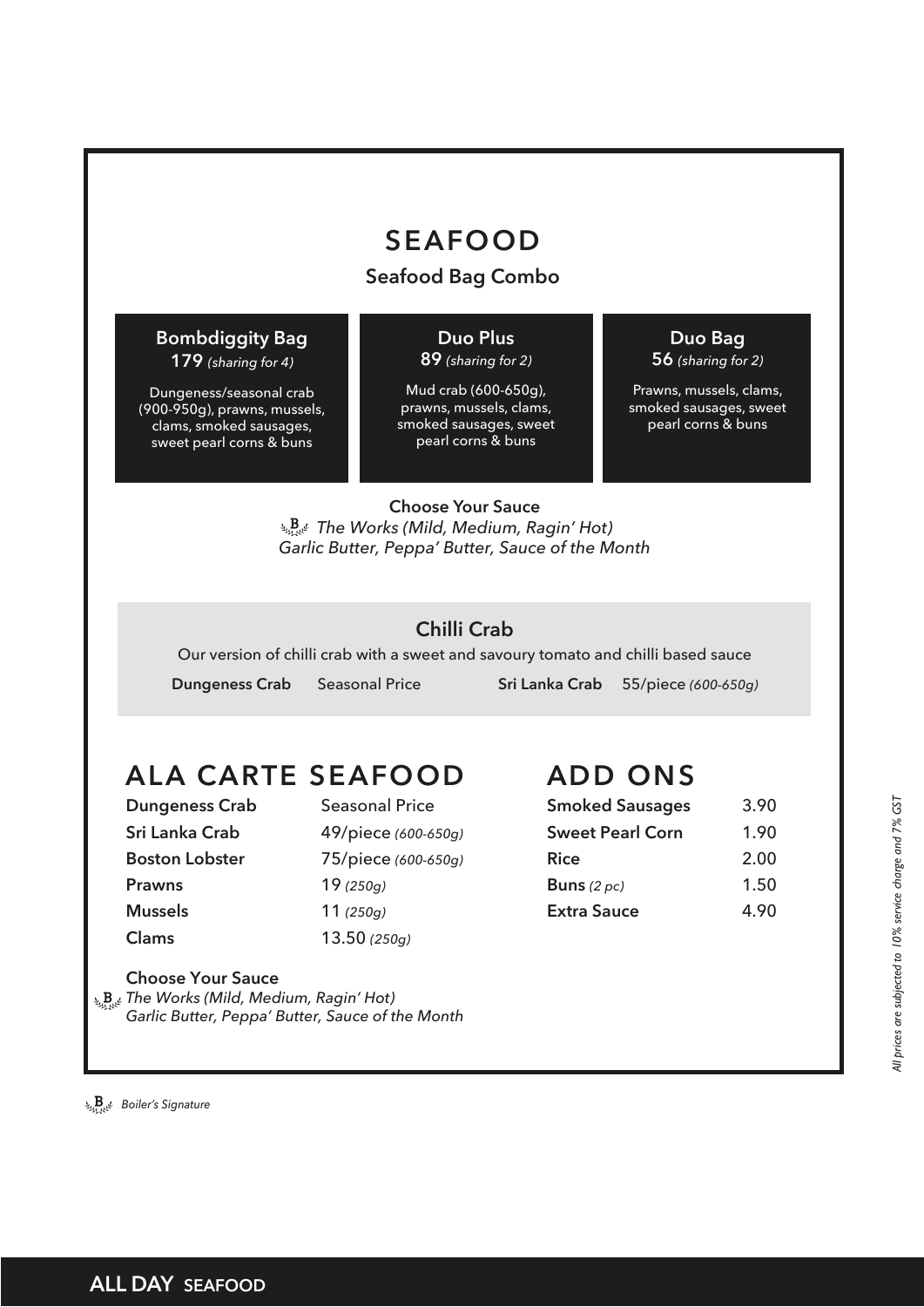## **STARTERS**

|     | <b>Louisiana Spicy Mid Joint Wings</b>                                                                                                                                                                         |               | 11.90         |
|-----|----------------------------------------------------------------------------------------------------------------------------------------------------------------------------------------------------------------|---------------|---------------|
| (N) | Miyagi Jumbo Fried Oysters With house made sauce and Tobiko                                                                                                                                                    |               | 17.90         |
|     | Calamari Rings With wasabi mayo                                                                                                                                                                                |               | 13.90         |
|     | La Back Handmade Louisiana Jumbo Crab Cakes With kimchi remoulade (2pc)                                                                                                                                        |               | 19.90         |
|     | Salt & Pepper Boneless Crispy Chicken                                                                                                                                                                          |               | 10.90         |
|     | <b>Boiler's Sampling Platter</b>                                                                                                                                                                               |               | 32.90         |
|     | Our popular starters which include fish & chips, calamari rings, Louisiana spicy mid joint wings, onion rings, Cajun fries.<br>Served with nachos cheese and tartar sauce                                      |               |               |
|     | <b>SALAD</b>                                                                                                                                                                                                   |               |               |
|     | <b>House Chopped Salad</b><br>Chopped romaine with fresh corn, cherry tomatoes, crispy bacon, egg, cranberries and sunflower seed with wasabi citrus soy<br>dressing. * Vegetarian option available *          |               | 10.90         |
|     | La Bage Crispy Soft Shell Crab Salad<br>Whole crispy soft shell crab with chopped romaine, lychees, cherry tomatoes, cranberries, crushed peanuts, crispy fried<br>onions with sweet and tangy chilli dressing |               | 15.90         |
|     | <b>MAINS</b>                                                                                                                                                                                                   |               |               |
|     | L <sub>34</sub> B <sub>34</sub> Signature Haddock Fish & Chips<br>Premium Haddock fish fillet with a light batter and deep fried. Served with Cajun fries                                                      |               | 18.90         |
|     | Signature Fish & Chips Battered and deep fried. Served with Cajun fries                                                                                                                                        |               | 14.90         |
|     | <b>Baby Back Ribs</b><br>Hand-rubbed with The Boiler's secret blend of special spices and slathered with mildly-spiced Hickory smoked BBQ sauce.                                                               | 16.90 (small) | 28.90 (large) |

Served with Cajun fries and coleslaw. (Small: 1/3 rack, Large: 2/3 rack)

*Please be advised that there will be a waiting time of at least 20 min for this item*

# **SIDES**

| Sriracha Chilli Cheese Fries                   | 8.90 |
|------------------------------------------------|------|
| <b>Spam Fries</b>                              | 7.90 |
| <b>Onion Rings</b>                             | 8.90 |
| <b>Sweet Potato Fries</b> With Parmesan cheese | 7.90 |
| <b>Cajun Fries</b>                             | 6.90 |
| Nacho Chips with Salsa                         | 5.90 |
| Coleslaw                                       | 4.90 |
|                                                |      |

## **KID'S MEAL**

| <b>Chicken Karaage &amp; Rice</b>                                                | 9.90 |
|----------------------------------------------------------------------------------|------|
| <b>Creamy Mushroom Pasta</b>                                                     | 9.90 |
| Fish & Chips                                                                     | 9.90 |
| والمستحدث والمستحدث والمتاري المستحدث والمغارب ومستحدث والمستحدث والملاح الملامي |      |

*All kid's meal comes with a small drink and dessert*

## **DESSERT**

| <b>S<sub>Servi</sub>t</b> Chocolate Molten Lava Cake<br>Dark chocolate lava cake served with a scoop of<br>ice-cream | 13.90                                                                                                                                                          |
|----------------------------------------------------------------------------------------------------------------------|----------------------------------------------------------------------------------------------------------------------------------------------------------------|
| <b>Petit Chocolate Fudge Cake</b><br>chocolately sponge interior                                                     | 12.90                                                                                                                                                          |
| Maui's Affogato<br>dash of toasted coconut flakes                                                                    | 7.50                                                                                                                                                           |
| <b>Petit Potted Sundae</b>                                                                                           | 5.90                                                                                                                                                           |
| Seasonal Ice-Cream (per scoop)                                                                                       | 4 50                                                                                                                                                           |
|                                                                                                                      | Smooth, decadent and aromatic fudge with moist and<br>Espresso with a scoop of fresh coconut ice-cream and a<br>Vanilla ice-cream, Oreo crumble and gummy worm |

 $\mathcal{B}_{\mu_{1},\mu_{2}}$  Boiler's Signature **N** New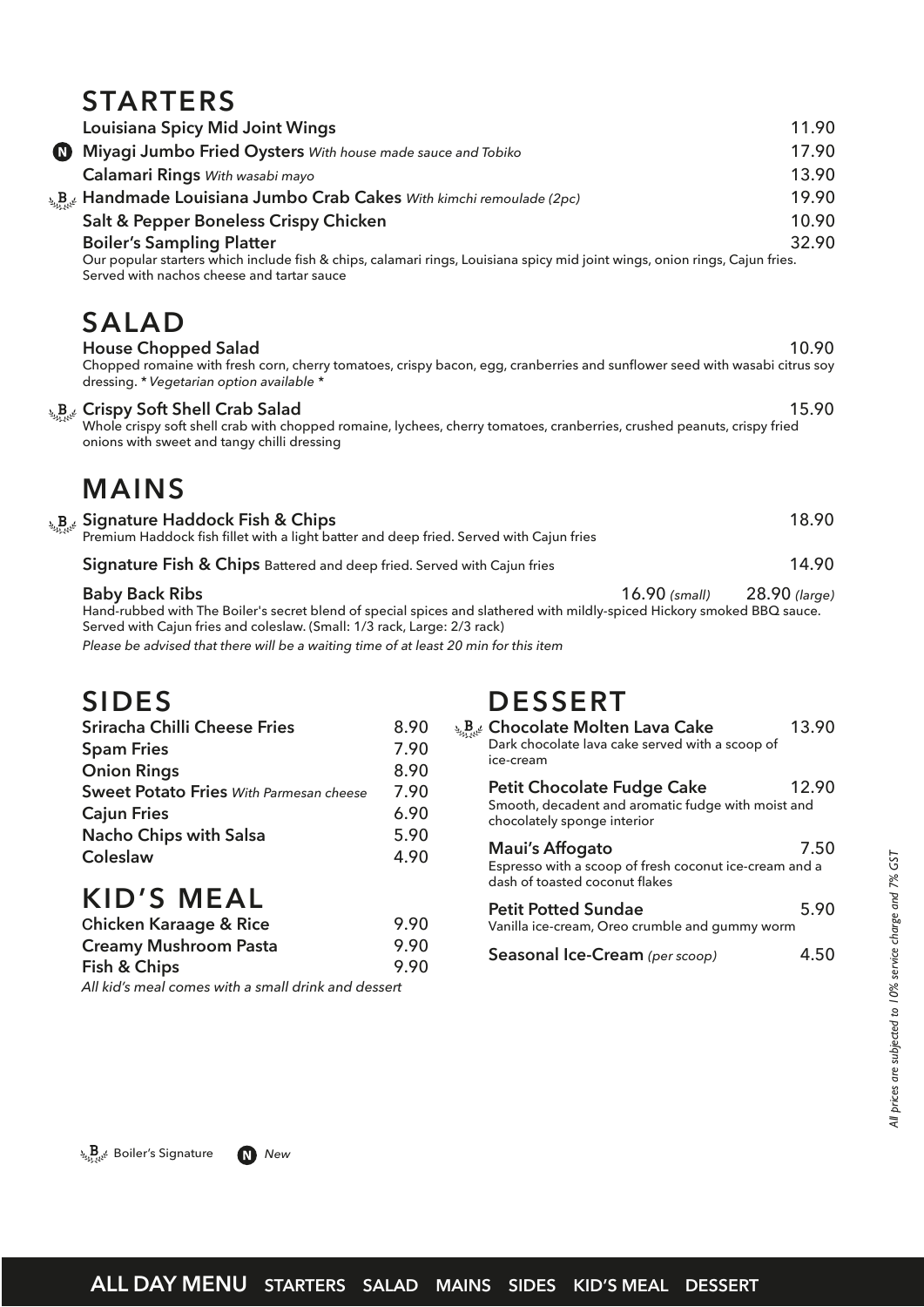## **BEER** *DRAFT*

|                                                  | <b>PINT</b><br><b>REG / HH</b> | <b>TOWER</b><br><b>REG/HH</b> |
|--------------------------------------------------|--------------------------------|-------------------------------|
| <b>Kronenbourg Blanc</b><br><b>Seasonal Beer</b> | 15.90/10<br>16.90 / 10.50      | 75/55                         |
| <b>BOTTLE</b><br>$C_{\alpha}$                    |                                |                               |

| Corona          | 9.50 |
|-----------------|------|
| <b>AN Lager</b> | 9.50 |

## *CRAFT BEER & CIDER*

#### **Royal Jamaican Alcoholic Ginger Beer** 13.90 Aroma of sweetened ginger, with doses of warmth emanating from the presence of ginger. Flavor of sharp, warm ginger and very faint malt. ABV 4.4%

#### **Westmalle Belgian Trappist Tripel** 16.90

Westmalle Tripel "Mother of all Tripels" is a clear, golden Trappist beer that undergoes a secondary fermentation in the bottle. A complex beer with a fruity aroma, nice nuanced hop scent and a long, elegant aftertaste. Soft and creamy in the mouth, with a bitter touch carried by a fruity aroma. ABV 9.5%

#### **Green Goblin Cider** 14.90

Green Goblin is a full flavoured cider, crafted from a blend of bittersweet apples such as Dabinett and Somerset Redstreak. A beautifully balanced cider, with a medium dry finish and fresh character. ABV 5%

#### **Biggie Juice** 12.90

This East Coast IPA is teeming with punchy tropical hip hop aromas full of apricot, peaches and passionfruit. Day dreamin in a cloud of haze, Biggie Juice intentionally cloudy contributing to a creamy mouth feel. ABV 6%

## **COCKTAILS** *THE CLASSICS*

| Jim Beam Highball Citrus / Pink Grapefruit | 10    | <b>Espresso</b>                                    | 3.00             |
|--------------------------------------------|-------|----------------------------------------------------|------------------|
| <b>Bourbon Coke</b>                        | 10    | <b>Frothy Iced Espresso</b>                        | 6.50             |
| <b>Gin Tonic</b>                           | 10    | Ice cold espresso and topped with a splash of milk |                  |
| <b>Vodka Lime</b>                          | 10    | and velvety smooth cold foam                       |                  |
| <b>Screw Driver</b>                        | 10    | Long Black                                         | 4.50             |
| <b>Tequila Sunrise</b>                     | 12.90 | Latte / Cappuccino                                 | $5.50*$          |
|                                            |       |                                                    | $F \cap \bigcap$ |

# **SAKE & SOJU**

| Takara Sparkling Sake ABV 5%                                           | 18.90 |
|------------------------------------------------------------------------|-------|
| Chamisul Soju ABV 17.8%                                                | 19.50 |
| Jinro Grapefruit Soju ABV 13%                                          | 19.50 |
| Jinro Green Grape Soju ABV 13%                                         | 19.50 |
| Chuga Lychee Soju ABV 12%                                              | 19.50 |
| Chuga Honeydew Soju ABV 12%                                            | 19.50 |
| Soju Bomb<br>The Ceiu Domb else Comeals is a shot of soiu noiseal with | 39    |

The Soju Bomb aka Somaek is a shot of soju paired with light Korean Hite beer. Comes with a carafe of Hite beers and 1 bottle of Jinro Soju of your choice.

#### **SoGurt** *(carafe)* 29

A refreshing blend of Soju and yogurt drink. A perfect pairing with our seafood in The Works sauce. Sharing for 2-3 pax

# **NON-ALCOHOLIC**

| <b>Shirley Temple</b>                             | 6.50 |
|---------------------------------------------------|------|
| The Boiler's Lemonade                             | 5.90 |
| San Pellegrino Sparkling Mineral Water<br>(750ml) | 7.90 |
| <b>Classic Root Beer</b>                          | 4.50 |
| Homemade Ice Lemon Tea (bottomless)               | 3.90 |
| <b>Root Beer Float</b>                            | 7.90 |
| <b>Bottled Water</b>                              | 1.90 |

## *FRESH JUICES*

| Orange / Yuzu | 5.50 |
|---------------|------|
|               |      |

# *SOFT DRINKS*

| Coke / Coke Light                       | 3.50 |
|-----------------------------------------|------|
| Sprite / Ginger Ale / Ayataka Green Tea | 3.50 |

## *COFFEE & TEA*

| <b>Espresso</b>                                                                    | 3.00    |
|------------------------------------------------------------------------------------|---------|
| <b>Frothy Iced Espresso</b>                                                        | 6.50    |
| Ice cold espresso and topped with a splash of milk<br>and velvety smooth cold foam |         |
| Long Black                                                                         | 4.50    |
| Latte / Cappuccino                                                                 | $5.50*$ |
| Mocha                                                                              | $5.90*$ |
| <b>English Breakfast</b>                                                           | $3.90*$ |
| <b>Earl Grey</b>                                                                   | $3.90*$ |
| <b>Pure Peppermint</b>                                                             | $3.90*$ |
| <b>Peach-Passionfruit</b>                                                          | $3.90*$ |
|                                                                                    |         |

*\* Add \$1 for iced drinks*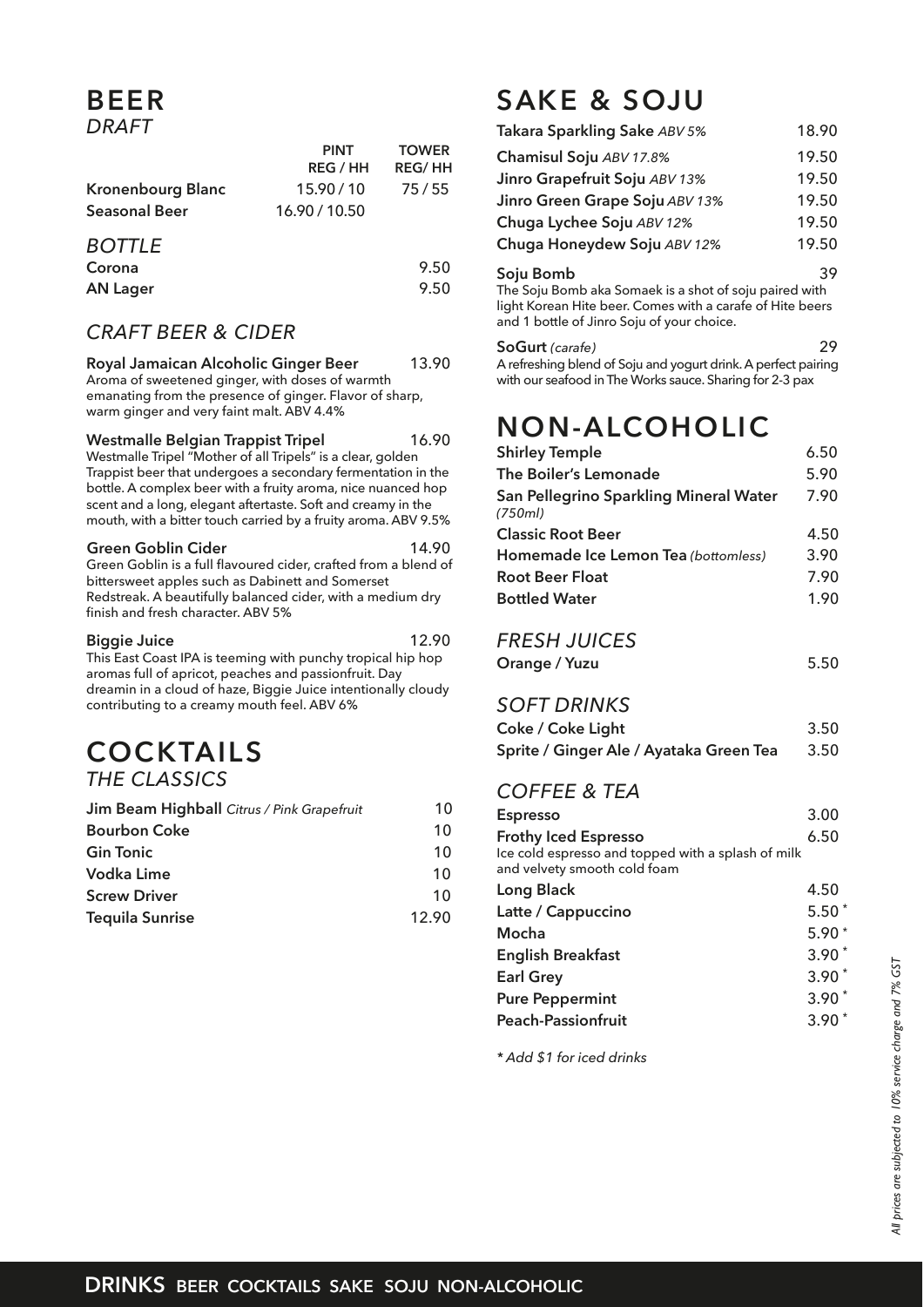# **RED WINE**

| <b>Causino Macul Varietals</b><br>Country: Chile<br>Region: Maipo Valley<br>Grape Variety: Cabernet Sauvignon<br>Alcohol Content: 14%                                                                                                                              | 58  |
|--------------------------------------------------------------------------------------------------------------------------------------------------------------------------------------------------------------------------------------------------------------------|-----|
| Bodegas La Horra Corimbo I 2010<br>Country: Spain<br>Region: Ribera del Duero<br>Grape Variety: Tempranillo<br>Vintage: 2010<br>Alcohol Content: 14.5%<br>Ratings: Robert Parker 92<br>*Voted Best Red Wine by Decanter World Wine Awards*                         | 148 |
| Cordero Di Montezemolo<br><b>Barolo Monfalletto 2014</b><br>Country: Italy<br>Region: Piemonte<br>Grape Variety: Nebbiolo<br>Vintage: 2014<br>Alcohol Content: 14.5%<br>Ratings: Wine Enthusiast 93, James Suckling 94, Jancis Robinson 16.5/20                    | 148 |
| Bodegas Roda Roda 2013<br>Country: Spain<br>Region: Rioja<br>Grape Variety: Tempranillo<br>Vintage: 2013<br>Alcohol Content: 14.5%<br>Ratings: Robert Parker 92, Penin Guide 93                                                                                    | 98  |
| Bodegas Roda Roda 2012 Magnum (1.5L)<br>Country: Spain<br>Region: Rioja<br>Grape Variety: Tempranillo<br>Vintage: 2012<br>Alcohol Content: 14.5%<br>Bottle Size: 1.5L<br>Ratings: Robert Parker 92, Penin Guide 93                                                 | 188 |
| Tenuta Musella Amarone Della<br>Valpolicella 2012<br>Country: Italy<br>Region: Veneto<br>Grape Variety: Corvina, Corvinone, Rondinella, Oseleta<br>Vintage: 2012<br>Alcohol Level: 15.4%<br>Ratings: Robert Parker 92<br>*Organic and Biodynamic Wine*             | 128 |
| Bodegas La Horra Corimbo 2013<br>Country: Spain<br>Region: Rioja<br>Grape Variety: Tempranillo<br>Vintage: 2013<br>Alcohol Content: 14%<br>Ratings: Robert Parker 92                                                                                               | 88  |
| Château La Tour De By Medoc Cru<br><b>Bourgeois Superieur 2011</b><br>Country: France<br>Region: Bordeaux<br>Grape Variety: Cabernet Franc, Cabernet Sauvignon, Petit Verdot<br>Vintage: 2011<br>Alcohol Content: 13.5%                                            | 88  |
| Ratings: Robert Parker 87, Wine Spectator 87, Wine Enthusiast 88<br>Legende R Pauillac 2015 (Lafite)<br>Country: France<br>Region: Bordeaux<br>Grape Variety: Cabernet Sauvignon, Merlot<br>Alcohol Level: 12.5%<br>Ratings: Wine Enthusiast 90, Wine & Spirits 90 | 89  |

| Moulin de Duhart 2015 (Lafite)<br>Country: France                                                                                                                                                                 | 88 |
|-------------------------------------------------------------------------------------------------------------------------------------------------------------------------------------------------------------------|----|
| Region: Bordeaux<br>Grape Variety: Cabernet Sauvignon, Merlot<br>Alcohol Level: 13%<br>Ratings: James Suckling 90, Wine Enthusiast 90                                                                             |    |
| Chateau d'Aussieres 2015 (Lafite)<br>Country: France<br>Region: Languedoc-Roussillon<br>Grape Variety: Syrah (Shiraz), Grenache, Mourvèdre and<br>Carignan<br>Alcohol Level: 14.5%                                | 85 |
| Ratings: James Suckling 93, Robert Parker 92, Wine Advocate 92<br>Miles From Nowhere Best Blocks Shiraz<br>Country: Australia<br><b>Region: Margaret River</b><br>Grape Variety: Shiraz<br>Alcohol Content: 14.6% | 79 |
| Velenosi La Crima di Morro d'Alba<br><b>Classico DOC Querciantica</b><br>Country: Italy<br>Region: Marche<br>Grape Variety: Lacrima<br>Alcohol Content: 12.5%                                                     | 78 |
| <b>B.io Primitivo Vino Biologico</b><br>Country: Italy<br>Region: Puglia<br>Grape Variety: Primitivo<br>Alcohol Level: 13.5%<br>Awards: Decanter World Wine Awards, 2017 - Bronze<br>* Organic Wine*              | 68 |
| <b>Tinto Negro Malbec Mendoza</b><br>Country: Argentina<br>Region: Mendoza<br>Grape Variety: Malbec<br>Alcohol Content: 14%<br>Ratings: James Suckling 91                                                         | 68 |
| Sartori Rosso Delle Venezie<br>"L'appassione" IGT<br>Country: Italy<br>Region: Veneta<br>Grape Variety: Corvina, Merlot, Rondinella<br>Alcohol Content: 13%                                                       | 68 |
| <b>McWilliam's McW 660 Reserve</b><br><b>Hilltops Cabernet Sauvignon</b><br>Country: Australia<br>Region: New South Wales<br>Grape Variety: Cabernet Sauvignon<br>Alcohol Content: 14%                            | 65 |
| Patrick Clerget, Coteaux Bourguignons<br>Country: France<br>Region: Burgundy<br>Grape Variety: Pinot Noir & Gamay<br>Alcohol Level: 13%                                                                           | 60 |
| Kaiken Ultra Malbec<br>Country: Argentina<br>Region: Mendoza<br>Grape Variety: Malbec<br>Alcohol Level: 14.5%                                                                                                     | 68 |
| Verramonte Cabernet Sauvignon<br>Country: Chile<br>Region: Casablanca Valley<br>Grape Variety: Cabernet Sauvignon                                                                                                 | 55 |

Alcohol Level: 14%

# All prices are subjected to 10% service charge and 7% GST *All prices are subjected to 10% service charge and 7% GST*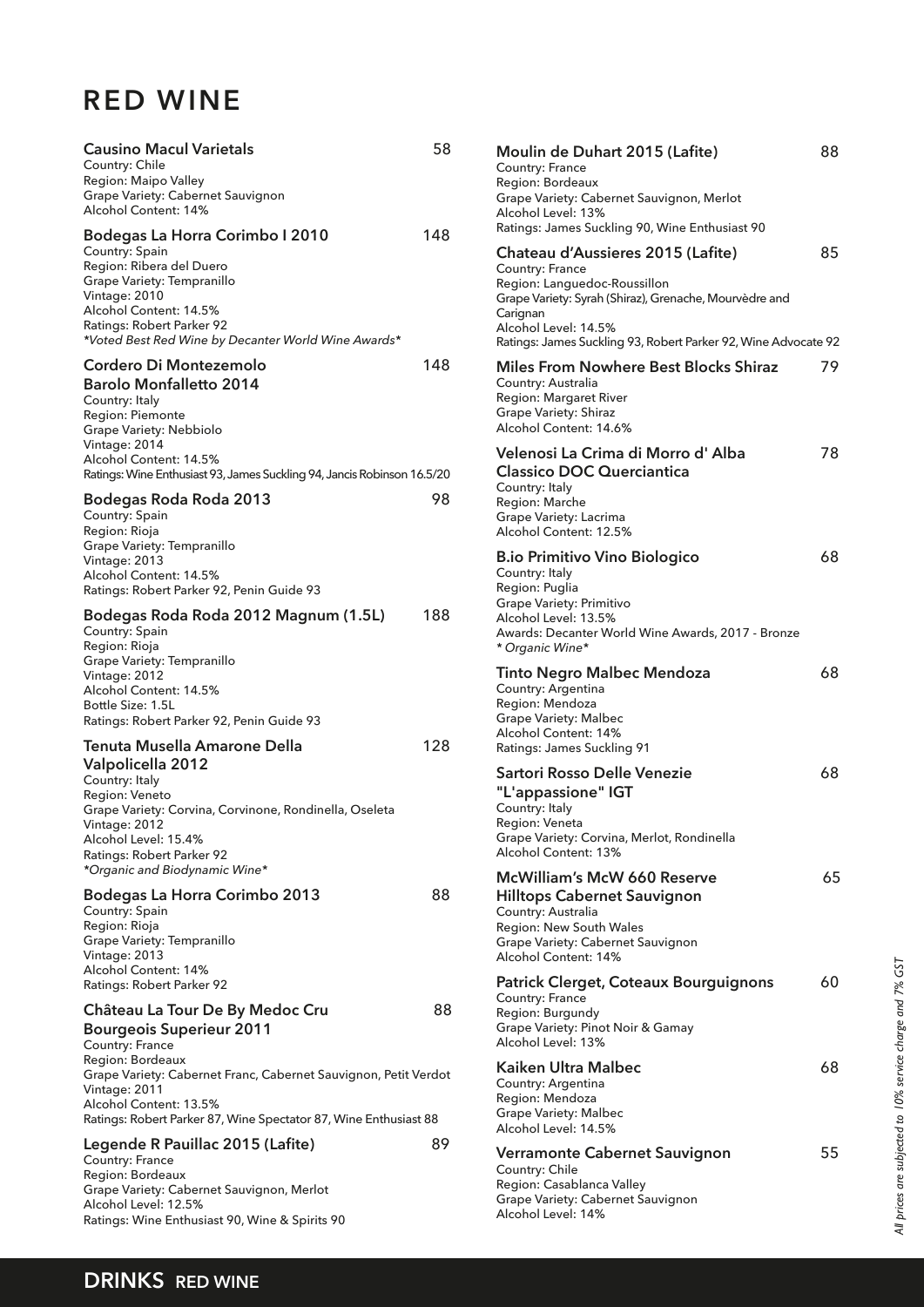## **WHITE WINE**

| <b>Wild Waves</b><br>Country: New Zealand<br>Region: Marlborough Valley<br>Grape Variety: Sauvignon Blanc<br>Alcohol Content: 11%                                                | 58 |
|----------------------------------------------------------------------------------------------------------------------------------------------------------------------------------|----|
| Alain Cailbourbin Cuvee De Boisfleurt<br>Pouilly Fume 2016<br>Country: France<br>Region: Pouilly-Fume<br>Grape Variety: Sauvignon Blanc<br>Alcohol Content: 12.5%                | 82 |
| Gramona Gessami<br>Country: Spain<br>Region: Penedès<br>Grape Variety: Muscat, Sauvignon Blanc, Gewurztraminer<br>Alcohol Content: 11%                                           | 78 |
| Marc Kreydenweiss Andlau Riesling<br>Country: France<br>Region: Alsace<br>Grape Variety: Riesling<br>Alcohol Content: 12%<br>Ratings: Robert Parker 89                           | 78 |
| Jurtschitsch Grüner Veltliner Kamptal<br>Country: Austria<br>Region: Kamptal<br>Grape Variety: Grüner Veltliner<br>Alcohol Content: 12.5%<br>* Organic Wine*                     | 78 |
| Miles From Nowhere Best Blocks Chardonnay<br>Country: Australia<br>Region: Margaret River<br>Grape Variety: Chardonnay<br>Alcohol Content: 13.2%                                 | 78 |
| <b>Misha's Limelight Riesling</b><br>Country: New Zealand<br>Region: Central Otago<br><b>Grape Variety: Riesling</b><br>Alcohol Content: 11%                                     | 68 |
| Terredora Fiano Di Avellino<br>Country: Italy<br>Region: Fiano de Avellino<br>Grape Variety: Fiano<br>Alcohol Content: 13%<br>Ratings: James Suckling 93, Vinous 91, Decanter 95 | 65 |
| Tabali Reserva Sauvignon Blanc<br>Country: Chile<br>Region: Limari Valley<br>Grape Variety: Sauvignon Blanc<br>Alcohol Content: 13.5%                                            | 65 |
| Ratings: Wine Spectator 89, Robert Parker 89<br>Marble Cake Chardonnay<br>Country: Australia<br>Region: New South Wales<br>Grape Variety: Chardonnay<br>Alcohol Content: 13%     | 58 |
| Lawson's Dry Hill Sauvignon Blanc<br>Country: New Zealand<br>Region: Marlborough<br>Grape Variety: Sauvignon Blanc<br>Alcohol Content: 14%                                       | 55 |

## **SPARKLING / SWEET WINE**

| Cava Perelada Brut Reserva N.V<br>Country: Spain<br>Region: Penedès                                                                                                                                                                                                                    | 50  |
|----------------------------------------------------------------------------------------------------------------------------------------------------------------------------------------------------------------------------------------------------------------------------------------|-----|
| Grape Variety: Xarel·lo, Macabeu and Perellada<br>Alcohol Content: 11.5%                                                                                                                                                                                                               |     |
| <b>Champagne Boizel Brut Reserve N.V</b><br>Country: France<br>Region: Champagne<br>Grape Variety: Chardonnay, Pinot Noir, Pinot Meunier<br>Alcohol Content: 12%<br>Ratings: Wine Spectator 90, Wine Enthusiast 88                                                                     | 108 |
| Nino Franco Rustico Prosecco Magnum (1.5L) 168<br>Country: Italy<br>Region: Veneto<br>Grape Variety: Glera<br>Alcohol Content: 11%<br>Bottle Size: 1.5L<br>Ratings: Robert Parker 90, Wine Enthusiast 90, Wines & Spirits 90                                                           |     |
|                                                                                                                                                                                                                                                                                        |     |
| Nino Franco Rustico Prosecco<br>Country: Italy<br>Region: Veneto<br>Grape Variety: Glera<br>Alcohol Content: 11%<br>Ratings: Robert Parker 90, Wine Enthusiast 90, Wines & Spirits<br>90                                                                                               | 78  |
| <b>Nicolas Feuillatte Brut Reserve</b><br>Country: France<br>Region: Champagne<br>Grape Variety: Chardonnay, Pinot Noir, Pinot Meunier<br>Alcohol Content: 12%<br>Awards:<br>Vintage 2006<br>Gold Sélections Mondiales des Vins au Canada 2014<br>Silver Vinalies Internationales 2014 | 98  |
| Vintage 2005<br>Silver San Francisco International Wine Competition 2013<br>Gold Vinalies Internationales 2013<br>Silver International Wine & Spirit Competition 2012<br>Silver International Wine Challenge 2012                                                                      |     |
| <b>Marenco Strev Moscato D'Asti DOCG</b><br>Country: Italy<br>Region: Piemonte<br>Grape Variety: Moscato Bianco<br>Alcohol Content: 5.5%<br>Ratings: Wine Enthusiast 89                                                                                                                | 68  |
|                                                                                                                                                                                                                                                                                        |     |

All prices are subjected to 10% service charge and 7% GST *All prices are subjected to 10% service charge and 7% GST*